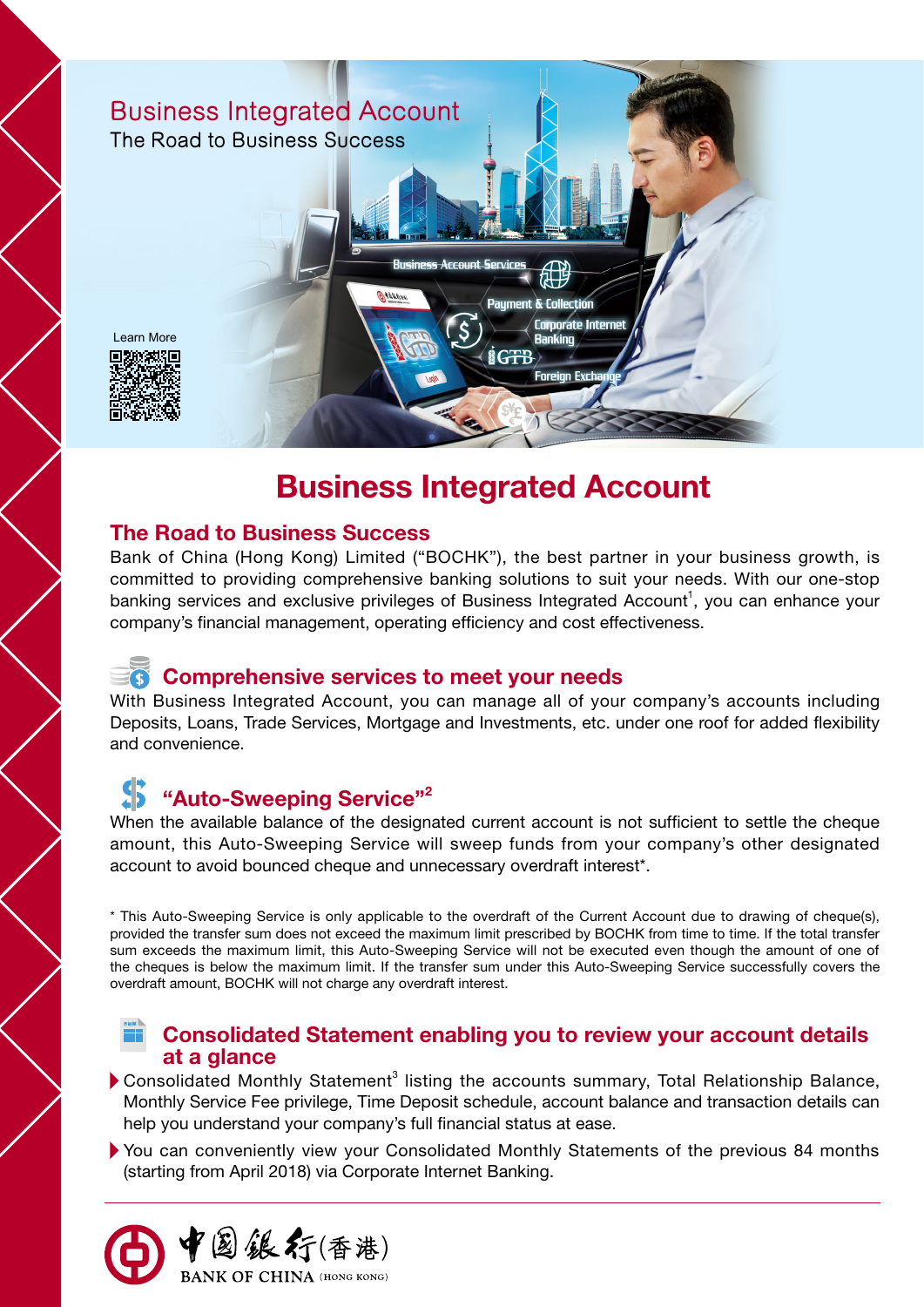# **All-inclusive e-banking services plus a range of online privileges**

BOCHK provides secure and reliable e-banking services to help you manage your finance anywhere anytime. What's more, you can enjoy a wide array of online transaction privileges.

### **Corporate Internet Banking**

- You can access Corporate Internet Banking to enjoy our comprehensive banking services.
- A wide array of online transaction offers including telegraphic transfer, foreign currency trading services and payroll services etc.

## **iGTB MOBILE**

 $\boldsymbol{\varnothing}$ 

- The new iGTB MOBILE is a convenient application to bring you a brand-new experience to manage your accounts anytime, anywhere.
- You can now quickly and easily track or authorise your payment and collection transactions with your handheld devices.

## **CBS Phone Banking**

You can manage your banking accounts, credit card accounts, investment transactions and enquire about our services via CBS Phone Banking.

### **Automated Banking Services**

Get up to 3 chip-based "BOC Card – Business" for free and manage your account anytime, anywhere via our extensive ATM network. Enhance your company's financial management with greater security and you can enjoy convenient financial services.

# **Total Relationship Balance ("TRB")**

The Business Integrated Account Monthly Service Fee<sup>4</sup> is determined by your TRB, i.e. the monthly average balance of deposits, loans, value of Investment Assets, and mortgage instalment.

- TRB includes:
	- Deposits: Savings Account, Current Account and Time Deposit
	- Loans: Utilised credit limit of Current Account, Bills Account and Loans Account
	- Value of Investment Assets<sup>5</sup>
	- Mortgage: Instalment Amount (includes principal and interest, but excludes the fully or partial prepayment amount)

 (Note: All foreign currency balances are converted into Hong Kong Dollar and calculated based on exchange rates quoted by BOCHK from time to time.)

- All accounts of Master Customers and registered accounts of Registered Customers<sup>6</sup> will be calculated for TRB of Master Customers.
- You can view your TRB via Corporate Internet Banking or the Consolidated Monthly Statement of Business Integrated Account.

BOCHK provides 3 types of Business Integrated Account to cater for your company's different needs at different business stages:

| <b>Account Type</b> | Auto-sweeping Service <sup>2</sup><br>- Maximum Limit | <b>Total Relationship Balance</b><br>Monthly Service Fee <sup>4</sup>                                       | <b>Number of Free Counter</b><br>$\mathsf{T}$ ransactions <sup>7</sup> |
|---------------------|-------------------------------------------------------|-------------------------------------------------------------------------------------------------------------|------------------------------------------------------------------------|
| Elite超卓<br>BIA 商業理財 | HK\$150,000<br>US\$18,000<br>RMB120,000               | HK\$1,000,000 or above: Waived<br>HK\$500,000 to below HK\$1,000,000: HK\$100<br>Below HK\$500,000: HK\$200 | 50 transactions                                                        |
| BIA 商業理財            | HK\$100,000<br>US\$12,000<br>RMB80,000                | HK\$200,000 or above: Waived<br>Below HK\$200,000: HK\$150                                                  | 50 transactions                                                        |
| BIA 商業理財            | HK\$75,000<br>US\$9,000                               | HK\$50,000 or above: Waived<br>Below HK\$50,000: HK\$120                                                    | 30 transactions                                                        |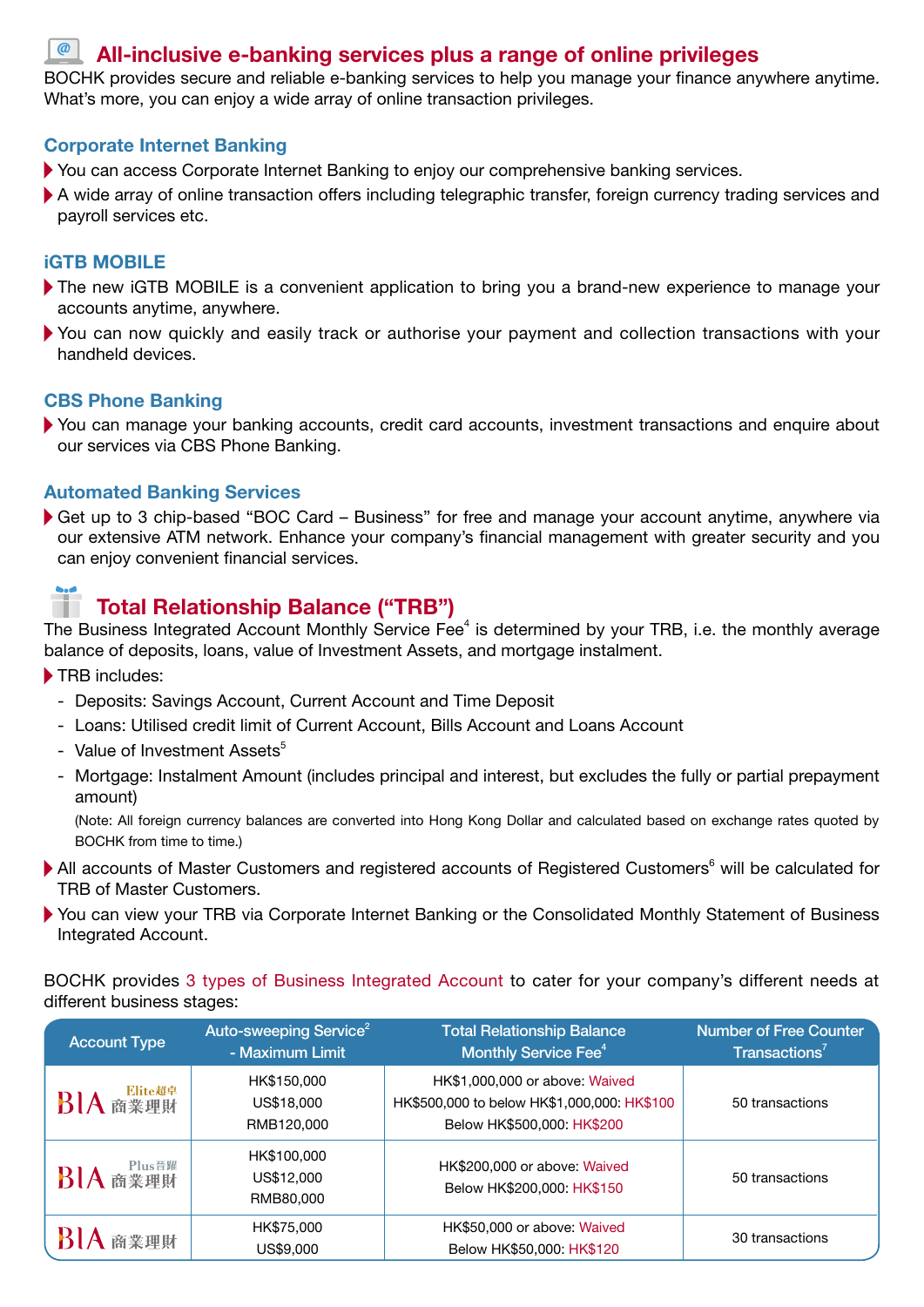### **As our prestigious Business Integrated Account customer, you can enjoy our banking services, including:**

| <b>Transaction Products &amp; Services</b>                                     |                                                                                                                                                                                                                                                                                                                                                                                                                                                                                                                                          |  |
|--------------------------------------------------------------------------------|------------------------------------------------------------------------------------------------------------------------------------------------------------------------------------------------------------------------------------------------------------------------------------------------------------------------------------------------------------------------------------------------------------------------------------------------------------------------------------------------------------------------------------------|--|
| <b>Faster Payment System</b><br>(FPS)                                          | BOCHK provides payment services to corporate customers through FPS, which allows<br>you to easily manage your HKD or CNY fund transfers to beneficiary accounts with<br>other banks/financial institutions in Hong Kong via Corporate Internet Banking for<br>24x7x365 days.<br>BOCHK also provides FPS Addressing Service, which allows registration of your<br>mobile phone number or email address and application for FPS Identifier via Corporate<br>Internet Banking as proxy for your account number for fund collection purpose. |  |
| Remittance and<br><b>Express Transfer</b><br><b>Services</b><br>(RTGS / CHATS) | BOCHK has established a suite of global remittance services that provide business<br>customers, through diversified branch network and electronic channels, with telegraphic<br>transfers that support more than 40 currencies (including all major currencies) and all<br>4 currencies in local interbank transfer. By using Corporate Internet Banking and iGTB<br>MOBILE, you may conduct remittance transactions without branch visit. It's time saving,<br>secure and convenient.                                                   |  |
| <b>Foreign Currency</b><br><b>Trading Services</b>                             | Exchange between HKD and up to 16 foreign currencies, or cross-rate exchange<br>between foreign currencies through our "Multi-Currency Savings Account" to meet your<br>business needs.                                                                                                                                                                                                                                                                                                                                                  |  |
| e-Cheques Services <sup>8</sup>                                                | By using Corporate Internet Banking, you can issue and deposit e-Cheques, view the<br>e-Cheque files and enquire their status anytime and anywhere. The one-stop electronic<br>transaction management allows you to manage your finance at ease and save your<br>operational cost.                                                                                                                                                                                                                                                       |  |
| <b>Payroll Service</b>                                                         | BOCHK provides corporate customers with convenient and secure Payroll and<br>personnel management solution which helps you to enhance administrative efficiency<br>and to minimise operation risk and transaction cost.                                                                                                                                                                                                                                                                                                                  |  |
| <b>Trade Finance &amp;</b><br>Services <sup>9</sup>                            | Capitalising on the extensive Mainland and global network of our parent company, Bank<br>of China, and a dedicated team of trade services professionals, provides you with various<br>cross-border trade financing services to grow your business. Customer can perform<br>different kind of Trade Finance and Services by exploiting the Combined Trade Facility <sup>9</sup> .                                                                                                                                                         |  |
| <b>Deposit &amp; Lending</b>                                                   |                                                                                                                                                                                                                                                                                                                                                                                                                                                                                                                                          |  |

| <b>PUPUL &amp; ECHAINS</b> |                                                                                                                                                                                                                                                                                                                |
|----------------------------|----------------------------------------------------------------------------------------------------------------------------------------------------------------------------------------------------------------------------------------------------------------------------------------------------------------|
| <b>Deposit</b>             | HKD/USD Current Account, HKD/Foreign Currency Savings Account and Time Deposit,<br>our "Multi-Currency Savings Account" has up to 16 different currencies.                                                                                                                                                     |
| Loans                      | BOCHK's professional service team provides you with commercial loans, commercial<br>mortgage, machinery and equipment financing, overdraft, accounts receivable financing<br>solution and BOC "Small Business Loan" Collateral-free loan, etc. You can consider us<br>as your best partner in business growth. |
| Mortgage                   | With a wide range of mortgage plans, our professional mortgage team can tailor the<br>best lending solution that meets your needs.                                                                                                                                                                             |

# **Credit Card & Merchant Acquiring**

| <b>Credit Card Services</b>                                                                               | BOC Commercial Card providing comprehensive financial services, benefits and<br>protection. You can enjoy up to 56-day interest-free payment period, clear monthly<br>statement, self-defined credit limit and selection for transaction setting services. |
|-----------------------------------------------------------------------------------------------------------|------------------------------------------------------------------------------------------------------------------------------------------------------------------------------------------------------------------------------------------------------------|
| <b>Merchant QR Code</b><br><b>Payment, Credit</b><br><b>Card and Octopus</b><br><b>Acquiring Services</b> | To assure you seamless payment services for local and overseas consumers for<br>transactions of diverse amounts, we offer you a variety of options including QR Code<br>Payment, UnionPay Card, Visa Card, MasterCard Card, JCB Card and Octopus Card.     |

| Insurance & Investments |                                                                                                                                                                                                                                                                                                                                                                                                                   |  |
|-------------------------|-------------------------------------------------------------------------------------------------------------------------------------------------------------------------------------------------------------------------------------------------------------------------------------------------------------------------------------------------------------------------------------------------------------------|--|
| Insurance               | Our multi-dimensional insurance coverage, including "BOC Business Comprehensive<br>Insurance Plan", "China Express Accidental Emergency Medical Plan (Annual Plan -<br>1 year)" or "Executive Comprehensive Protection Plan" <sup>10</sup> etc. not only providing basic<br>business coverage to your company, but also offering you and the executives with<br>business travel and personal accident protection. |  |
| Investments             | Securities, Investment Funds, Foreign Currency, Precious Metals, Structured products<br>and Bonds Trading Services together with multiple trading channels and comprehensive<br>market information, you can capture comprehensive investment opportunities with ease.                                                                                                                                             |  |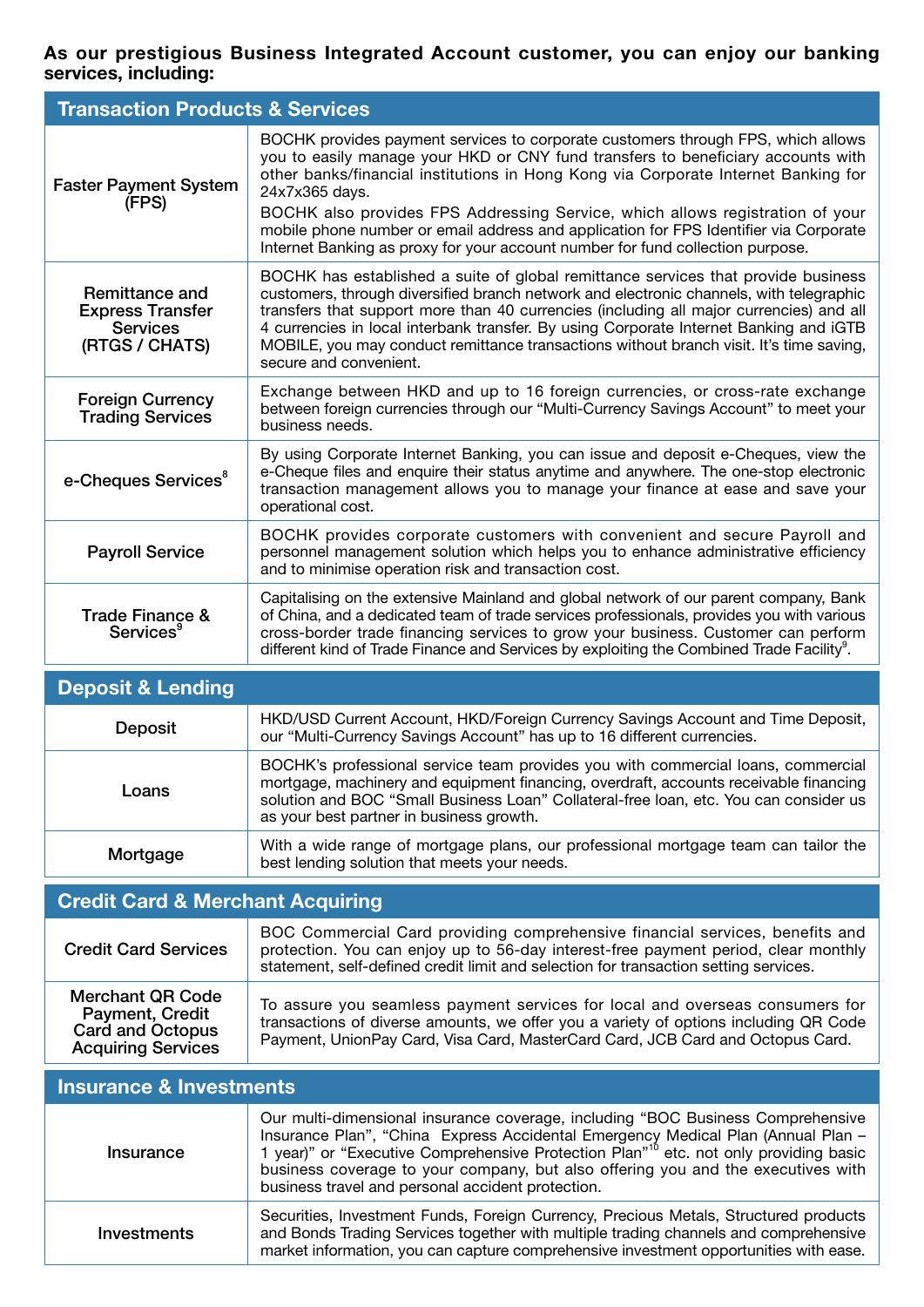### For details of Business Integrated Account, please visit any of our branches or contact your Relationship Manager or call the Corporate Customer Service Hotline at **(852) 3988 2288.**

### Reminder: To borrow or not to borrow? Borrow only if you can repay!

#### Terms for the Services:

#### 1 Business Integrated Account

- 1.1 Business Integrated Account ("BIA") includes HKD Savings Account, HKD Current Account and Multi-Currency Savings Account. Customers may open additional types of accounts such as USD or RMB account at their own discretion.
- 1.2 The existing customers of Bank of China (Hong Kong) Limited ("BOCHK") can apply for BIA. If the existing customers do not maintain HKD Savings Account, HKD Current Account or Foreign Currency Savings Account, they have to open such account(s) when applying for BIA.

#### 2 Auto-Sweeping Service

- 2.1 Definitions and Interpretation
- 2.1.1 "Business Day" means the day on which BOCHK opens for business in Hong Kong and carries out the banking business of paying or collecting cheques which are drawn by or paid in by customers;
- 2.1.2 "Cut-off Time" means such time of the Business Day designated by BOCHK from time to time for determination of the Overdrawn Principal;
- 2.1.3 "Overdrawn Principal" means the total amount of principal overdrawn on the "Funds Recipient Account" as at the Cut-off Time of the Business Day, or the total amount of cheques debited from the "Funds Recipient Account" on that Business Day, whichever is lower;
- 2.1.4 "Funds Recipient Account" means such Current Account under the name of the Master Customers held with BOCHK, which is designated by the Master Customers and accepted by BOCHK as "Funds Recipient Account";
- 2.1.5 "Funds Source Account" means such Savings Account in the same currency as that of the "Funds Recipient Account" under the name of the Master Customers or Registered Customers held with BOCHK, which is designated by the Master Customers or Registered Customers and accepted by BOCHK as "Funds Source Account".
- 2.2 Subject to these Terms, BOCHK shall provide this Auto-Sweeping Service to the Master Customers hereunder.
- 2.3 If the "Funds Recipient Account" is overdrawn by cheque(s) at the Cut-off Time on any Business Day, BOCHK will automatically transfer a sum equal to the Overdrawn Principal ("Transfer Sum") from the "Funds Source Account" to the "Funds Recipient Account" on the following Business Day, upon fulfilling the following conditions:
	- (a) the amount of the available cleared funds in the "Funds Source Account" is greater than or equal to the Overdrawn Principal before such transfer; and
	- (b) the Transfer Sum must not exceed the maximum limit prescribed by BOCHK from time to time at its absolute discretion.
- 2.4 For the avoidance of doubt, this Auto-Sweeping Service is only applicable to overdraft of the "Funds Recipient Account" due to any drawing of cheque(s) from that account. However, despite any automatic transfer effected by BOCHK through this Auto-Sweeping Service, BOCHK is not obliged to transfer any part of the Transfer Sum from the "Funds Recipient Account" back to the "Funds Source Account" if any cheque drawn on the "Funds Recipient Account" cannot be cleared for whatever reason.
- 2.5 It is the Master Customers' responsibility to monitor and maintain or to procure Registered Customers to maintain sufficient available cleared funds in the "Funds Source Account" from time to time in order that all applicable instructions, obligations and liabilities on the "Funds Source Account" owed to BOCHK or any third party (including any Autopay or direct debit instructions) can be met and/or discharged when any automatic transfer is effected by BOCHK from time to time through this Auto-Sweeping Service.
- 2.6 BOCHK will not be liable to the Master Customers or Registered Customers or any third parties for any consequence or loss of any kind arising out of or in connection with the provision of this Auto-Sweeping Service (including any loss or damage incurred to the Master Customers or Registered Customers or any third party resulting from the lack or insufficiency of funds in the "Funds Source Account" to meet and/or discharge any applicable instructions, obligations or liabilities on the "Funds Source Account") unless due to the negligence or willful default of BOCHK.
- 2.7 Without prejudice to the generality of the foregoing provisions, BOCHK may refuse to perform this Auto-Sweeping Service at any time without notice and without liability if the "Funds Recipient Account" or/and the "Funds Source Account" is/are frozen for any reason.
- 2.8 Accounts registered for this Auto-Sweeping Service must be accounts held with BOCHK.
- 2.9 Subject to these Terms, if the relevant transfers are not qualified for this Auto-Sweeping Service, any other arrangements which have already been in existence between the parties regarding "Funds Recipient Account", "Funds Source Account", or other accounts or services will be implemented by BOCHK accordingly. For the avoidance of doubt, and without prejudice to anything provided hereof, the transfers rendered under this Auto-Sweeping Service are governed by these Terms, and that any transfer or transaction provided or rendered under any other arrangements are to be governed by the existing agreements entered into between the parties.

#### 3 Consolidated Monthly Statement of Business Integrated Account

- 3.1 Upon successful account opening, Master Customers will receive the Consolidated Monthly Statement of BIA which covers the information (such as account balance and transaction record) of all accounts, Time Deposit of Master Customers and registered accounts of Registered Customers (if any) (as defined in Clause 6).
- 3.2 Consolidated Monthly Statement of BIA will replace the existing Consolidated Monthly Statement (if any) of Master Customers, customers may select mail to Master Customers mailing address / choose Option for Receiving Statement in the Corporate Internet Banking. Registered Customers will continue to receive the existing Consolidated Monthly Statement, customers may select mail to the account mailing address / choose Option for Receiving Statement in the Corporate Internet Banking.
- 3.3 The language of Monthly Statement will be the same as the choice made by Master Customers in the "Account Opening Application Form (Companies/ Organizations)" or "Customer/Accounts/Services Information Amendment Form (Companies/ Organizations)".

#### 4 BIA Monthly Service Fee

4.1 BOCHK will determine the BIA Monthly Service Fee by the Total Relationship Balance ("TRB") of the customer. Monthly Service Fee collection (if any) will be debited from Master Customers' designated HKD account stipulated on "Account Opening Application Form (Companies/Organizations)" or "Customer/Accounts/Services Information Amendment Form (Companies/Organizations)". The current month's TRB will affect the Monthly Service Fee waiver of the next month. If there is any dispute on the calculation method of TRB, the method used by BOCHK is final and conclusive. BOCHK reserves the right to change the method from time to time without prior notice.

#### 5 Value of Investment Assets

5.1 The value of Investment Assets includes Stocks, Funds, Bonds, Certificate of Deposit, Equity Linked Investments, Currency Linked Investments, Precious Metal and FX Margin, and Notional Precious Metals Passbook (Monthly average balance will be calculated according to individual investment product).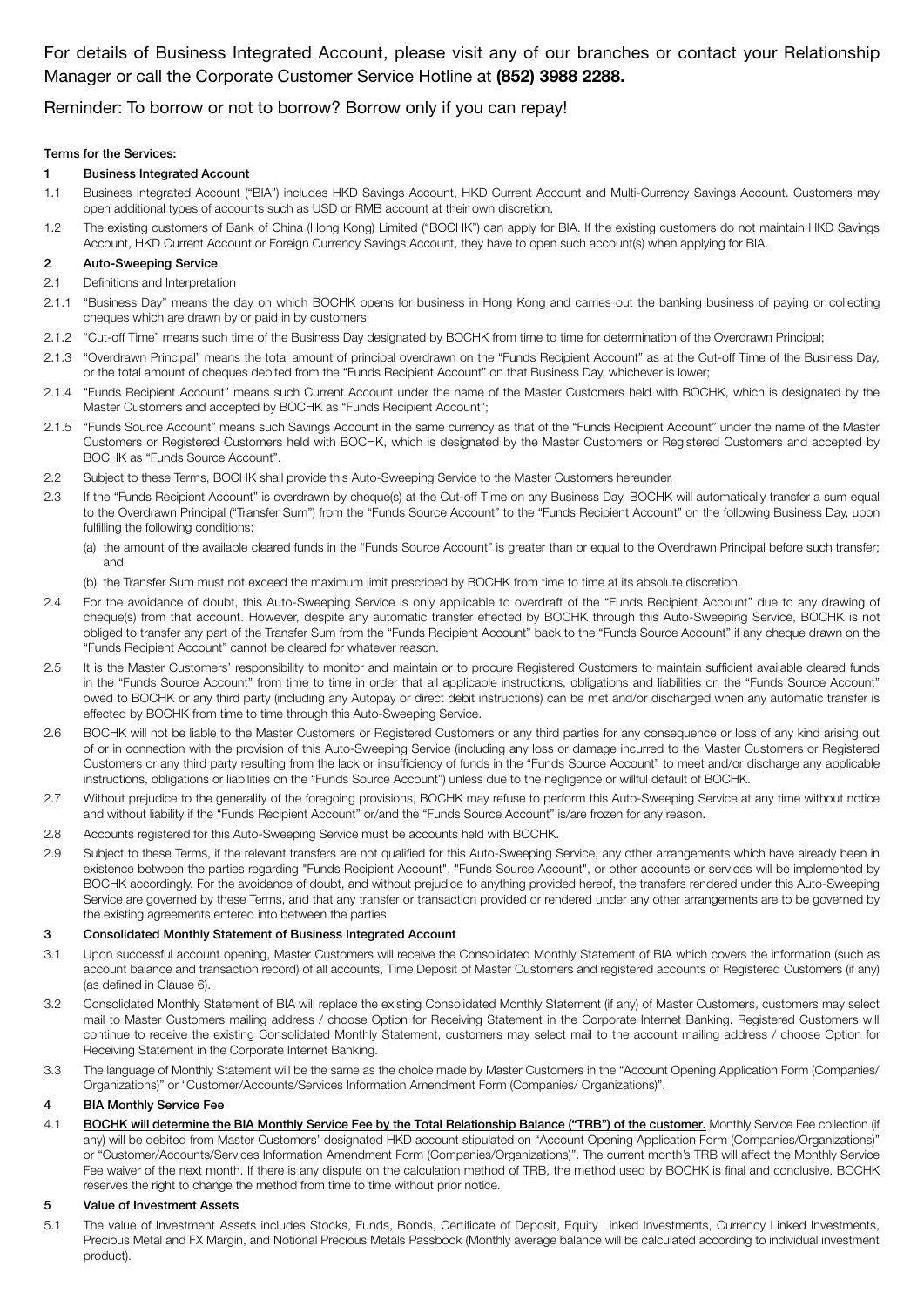#### 6 Registered Customers

6.1 At least one person of the sole proprietor of sole proprietorship, partners of partnership or directors of limited company of each Registered Customer added should be the same as the sole proprietor of sole proprietorship, partners of partnership and directors of limited company of Master Customers. Registered Customers may register all or designated accounts held with BOCHK under the BIA of Master Customers. Non-Government Organisation, Non-Government Charitable Organisation, Society, Club, Association, Owners Incorporation and Mutual Aid Committee cannot be designated as Registered Customers. All registered accounts will be taken into consideration for the calculation of TRB of Master Customers.

#### 7 Free Counter Transaction

- 7.1 There is a maximum limit on the number of free counter transactions each month ("Maximum Limit") as determined by BOCHK from time to time. Counter transactions include the following transactions conducted at branch counters of BOCHK: Cash Deposit, Cash Withdrawal, Cheque Deposit, Mixed Deposit and Fund Transfer. Those counter transactions conducted by the Master Customers or third parties will be included. Total number of counter transactions refers to the counter transactions conducted through all accounts maintained with BOCHK by the Master Customers and is calculated on a monthly basis.
- 7.2 For any counter transaction(s) exceeding the Maximum Limit shall be subject to a service fee of HK\$20 per transaction (which may be changed by BOCHK from time to time). Such service fee (if applicable) will be debited from a Master Customer's HKD account. If there is any dispute on the calculation of the free counter transaction and the service fee, the method used by BOCHK is final and conclusive. BOCHK reserves the right to change the method from time to time without prior notice.

#### 8 e-Cheques Service

8.1 The use of e-Cheques Services is subject to the relevant terms and conditions. For details, please refer to Conditions For Services on the website of BOCHK (www.bochk.com).

#### 9 Combined Trade Facility

9.1 The credit limit available should be subject to BOCHK's final approval and discretion.

#### 10 Insurance

- 10.1 "BOC Business Comprehensive Insurance Plan", "China Express Accidental Emergency Medical Plan (Annual Plan 1 year)" and "Executive Comprehensive Protection Plan" ("the above Plans") are underwritten by Bank of China Group Insurance Company Limited ("BOCG Insurance").
- 10.2 BOCHK is an appointed insurance agency of BOCG Insurance for distribution of the above Plans. The above Plans are products of BOCG Insurance but not BOCHK.
- 10.3 The Bank of China (Hong Kong) Limited is granted an insurance agency licence under the Insurance Ordinance (Cap. 41 of the Laws of Hong Kong) by Insurance Authority in Hong Kong SAR. (insurance agency licence no. FA2855).
- 10.4 In respect of an eligible dispute (as defined in the Terms of Reference for the Financial Dispute Resolution Centre in relation to the Financial Dispute Resolution Scheme) arising between BOCHK and the customer out of the selling process or processing of the related transaction, BOCHK is required to enter into a Financial Dispute Resolution Scheme process with the customer; however any dispute over the contractual terms of the above Plans should be resolved between directly BOCG Insurance and the customer.
- 10.5 BOCG Insurance is authorised and regulated by the Insurance Authority to carry on general insurance business in Hong Kong Special Administrative Region of the People's Republic of China.
- 10.6 BOCG Insurance reserves the right to accept or decline the application for the above Plans based on the information provided by the applicant and/ or the insured at the time of application.
- 10.7 BOCG Insurance reserves the right to amend, suspend and terminate the above Plans, and to amend the relevant terms and conditions without prior notice. In case of dispute(s), the decision of BOCG Insurance shall be final.
- 10.8 This promotional material is for reference only and is intended to be distributed in Hong Kong only. It shall not be construed as an offer to sell or a solicitation of an offer or recommendation to purchase or sale or provision of any products of BOCG Insurance outside Hong Kong. Please refer to the policy documents and provisions issued by BOCG Insurance for details (including detailed terms, conditions, exclusions, policy costs and fees) of the above Plans. For enquiry, please contact the branch staff of BOCHK.
- 10.9 The above Plans are governed by the terms in the relevant policy document. Detailed terms and conditions are subject to the official policy document issued by BOCG Insurance. Please refer to the relevant policy document for the details of the insured items and coverage, provisions and exclusions.

#### General Terms:

- The above promotion offers cannot be used in conjunction with other promotion offers that are not listed in this promotion.
- The accounts and services of BOCHK and BOC Credit Card (International) Limited (the "Card Company") are subject to the relevant terms. The Terms set out in this promotion material shall be in addition to the terms of the respective accounts and services. In case of any conflict, the Terms in this promotion material shall prevail.
- BOCHK, BOCG Insurance and/or Card Company reserve the rights to amend, suspend or terminate the above products, services and promotion offers and to amend the relevant terms at any time at its sole discretion without prior notice.
- In case of dispute, the decision of BOCHK shall be final.
- Should there be any discrepancy between the Chinese and English version of this promotion material, the English version shall prevail.

#### Important Notice:

Risk Disclosure: The following risk disclosure statements cannot disclose all the risks involved and does not take into account any corporate and personal circumstances unknown to BOCHK. You should undertake your own independent review and seek independent professional advice before you trade or invest especially if you are uncertain of or have not understood any aspect of the following risk disclosure statements or the nature and risks involved in trading or investment. You should carefully consider whether trading or investment is suitable in light of your own risk tolerance, financial situation, investment experience, investment objectives, investment horizon and investment knowledge. You should not invest in any product based on this promotion material alone. You should read the offering documents before deciding whether to invest in the product and to understand the nature and risks of the product. You should carefully consider whether trading or investment is suitable in light of your own financial position and investment objectives.

#### Risk Disclosure of Securities / Investment Funds / Foreign Currency / Precious Metal / Structured Products / Bonds Trading ("Investment Products"): Risk of Securities Trading

The prices of securities fluctuate, sometimes dramatically. The price of a security may move up or down, and may become valueless. It is as likely that losses will be incurred rather than profit made as a result of buying and selling securities.

You are reminded to understand the relevant details, charges and important notes before investing in US Securities, Shanghai A shares or Shenzhen A shares. For details, please read the "Important Notice of US Securities", "Important Notice of Trading China A Shares and A Shares Margin Trading via Shanghai-Hong Kong Stock Connect and Shenzhen-Hong Kong Stock Connect" in BOCHK's website or the branch staff of BOCHK.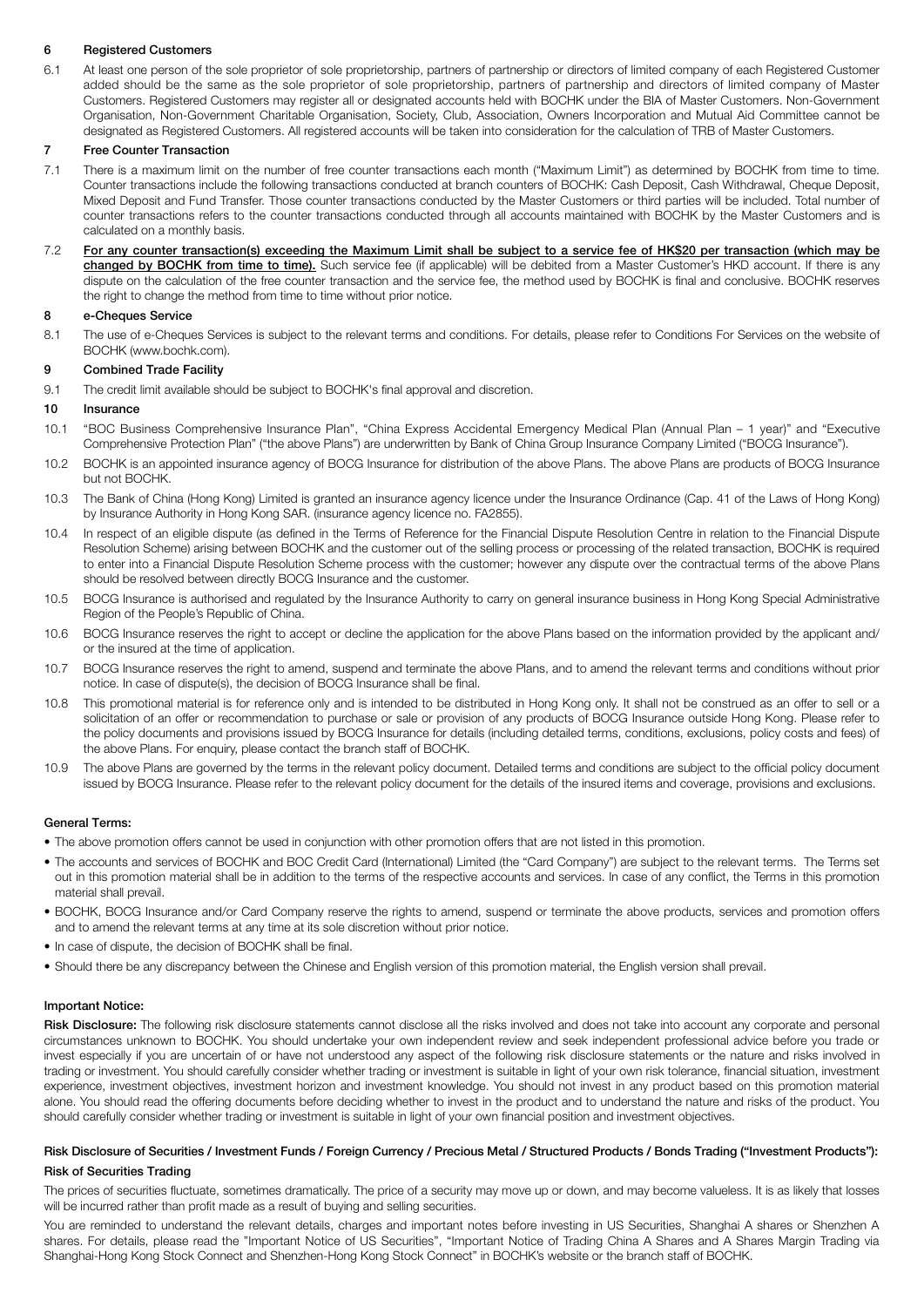#### Conversion Limitation Risk of RMB (Only applicable to Corporate Customers)

RMB investments are subject to exchange rate fluctuations which may provide both opportunities and risks. The fluctuation in the exchange rate of RMB may result in losses in the event that the customer converts RMB into HKD or other foreign currencies. RMB is currently not fully freely convertible. Corporate customers that intend to conduct conversion of RMB through banks may occasionally not be able to do so fully or immediately, for which it is subject to the RMB position of the banks and their commercial decisions at that moment. Customers should consider and understand the possible impact on their liquidity of RMB funds in advance.

#### Risk Disclosure of Investment Funds:

Fund products or services are not equivalent to, nor should it be treated as a substitute for, time deposit. Although investment may bring profit opportunities, each investment product or service involves potential risks. Due to dynamic changes in the market, the price movement and volatility of investment products may not be the same as expected by you. Your fund may increase or reduce due to the purchase or sale of investment products. The value of investment funds may go up as well as down and the investment funds may become valueless. Therefore, you may not receive any return from investment funds. Part of your investment may not be able to liquidate immediately under certain market situation. The investment decision is yours but you should not invest in these products unless the intermediary who sells them to you has explained to you that these products are suitable for you having regard to your financial situation, investment experience and investment objectives. Before making any investment decisions, you should consider your own financial situation, investment objectives and experiences, risk acceptance and ability to understand the nature and risks of the relevant fund offering documents for further details including risk factors. If you have any inquiries on this Risk Disclosure Statement or the nature and risks involved in trading or funds etc, you should seek advice from independent financial adviser.

#### Risk of Foreign Currency / RMB Trading:

Foreign currency / RMB investments are subject to exchange rate fluctuations which may provide both opportunities and risks. The fluctuation in the exchange rate of foreign currency / RMB exchange rate may result in losses in the event that customer converts the foreign currency / RMB into HKD or other foreign currencies.

#### RMB Conversion Limitation Risk:

RMB is currently not fully freely convertible. Corporate customers that intend to conduct conversion of RMB through banks may occasionally not be able to do so fully or immediately, for which it is subject to the RMB position of the banks and their commercial decisions at that moment. Customers should consider and understand the possible impact on their liquidity of RMB funds in advance.

#### Risk of Bonds Trading

The prices of bonds fluctuate, sometimes dramatically. The price of a bond may move up or down, and may become valueless. It is as likely that losses will be incurred rather than profit made as a result of buying and selling bonds.

#### Key Risk Disclosures

- Investment risk: The prices of bonds may go up and down and may be volatile. The bonds may even become worthless. Buying and selling bonds may not necessarily result in any profit, and may sometimes result in loss.
- Issuer / Guarantor credit risk: The return on bonds is linked to the credit of the Issuer and Guarantor, as applicable. The credit ratings assigned by credit rating agencies do not guarantee the creditworthiness of the Issuer and Guarantor, as applicable. In the event that the Issuer defaults, it is possible that you may lose all your investment, including the principal.
- To be distinguished from savings or time deposits: The bonds are an investment product and are not equivalent to a time deposit, and are unsecured and are not guaranteed (if there is no guarantor). The bonds are not protected deposits under the Deposit Protection Scheme in Hong Kong. The bonds are not principal-protected. The investment in bonds involve risks not associated with regular bank deposits and should not be regarded as a substitute for regular savings or time deposit.
- Not covered by the Investor Compensation Fund: The bonds are not covered by the Investor Compensation Fund.
- Interest rate risk: Changes in interest rates may have a significant impact on the market price of the bonds. For example, bond prices generally fall when interest rates rise - In this situation, you may incur a loss from the decrease in market price of the bonds if you sell the bonds before the final maturity date.
- Currency risk: For bonds not denominated in your home currency, if the currency in which the bonds are denominated depreciates against your home currency during your holding period, and if calculated and settled in your home currency, exchange rate fluctuations may have an adverse impact on, and the potential loss may offset (or even exceed), the investment return.
- Tenor risk: The bonds have a specified investment period. The longer the investment period of the bonds, the more likely changes in interest rates, exchange rates, market environments and the Issuerven exceed), the investment return.et price of the bonds value during the investment period. Your actual return (if any) may be substantially lower than expected and you may even suffer losses
- Liquidity risk: The bonds are designed to be held to maturity and there may be no active secondary market quotations for the bonds. If you try to sell your bonds before maturity, it may be difficult or impossible to find a buyer, or the sale price may be much lower than the amount you had invested. You may suffer a loss if you sell your bonds before maturity.
- RMB Conversion Limitation Risk: RMB investments are subject to exchange rate fluctuations which may provide both opportunities and risks. The fluctuation in the exchange rate of RMB may result in losses in the event that the customer converts RMB into HKD or other foreign currencies.

(Only applicable to Corporate Customers) RMB is currently not fully freely convertible. Corporate customers that intend to conduct conversion of RMB through banks may occasionally not be able to do so fully or immediately, for which it is subject to the RMB position of the banks and their commercial decisions at that moment. Customers should consider and understand the possible impact on their liquidity of RMB funds in advance.

- Emerging Market Risk: Investing in emerging markets involves certain risks and special considerations not typically associated with investing in other more established economies or securities markets. Such emerging markets may lack the social, political or economic stability. Exposure to these markets may entail more volatility than investments in more established markets. (Applicable for RMB Bonds)
- Other risks: There may be other risks associated with the investment of each particular bond which are not mentioned above, please refer to each individual Term Sheet for details.

#### **Risk of Precious Metals Trading**

The market in precious metals is volatile and a substantial loss may be incurred from transacting in them. Due to the fluctuating nature of the precious metals markets, their prices may rise or fall beyond your expectations and your investment funds may increase or decrease in value as a result of selling and purchasing of precious metals. Before making any investment decision, you should assess your own willingness and ability to bear risks and are advised to seek advice from an independent financial advisor.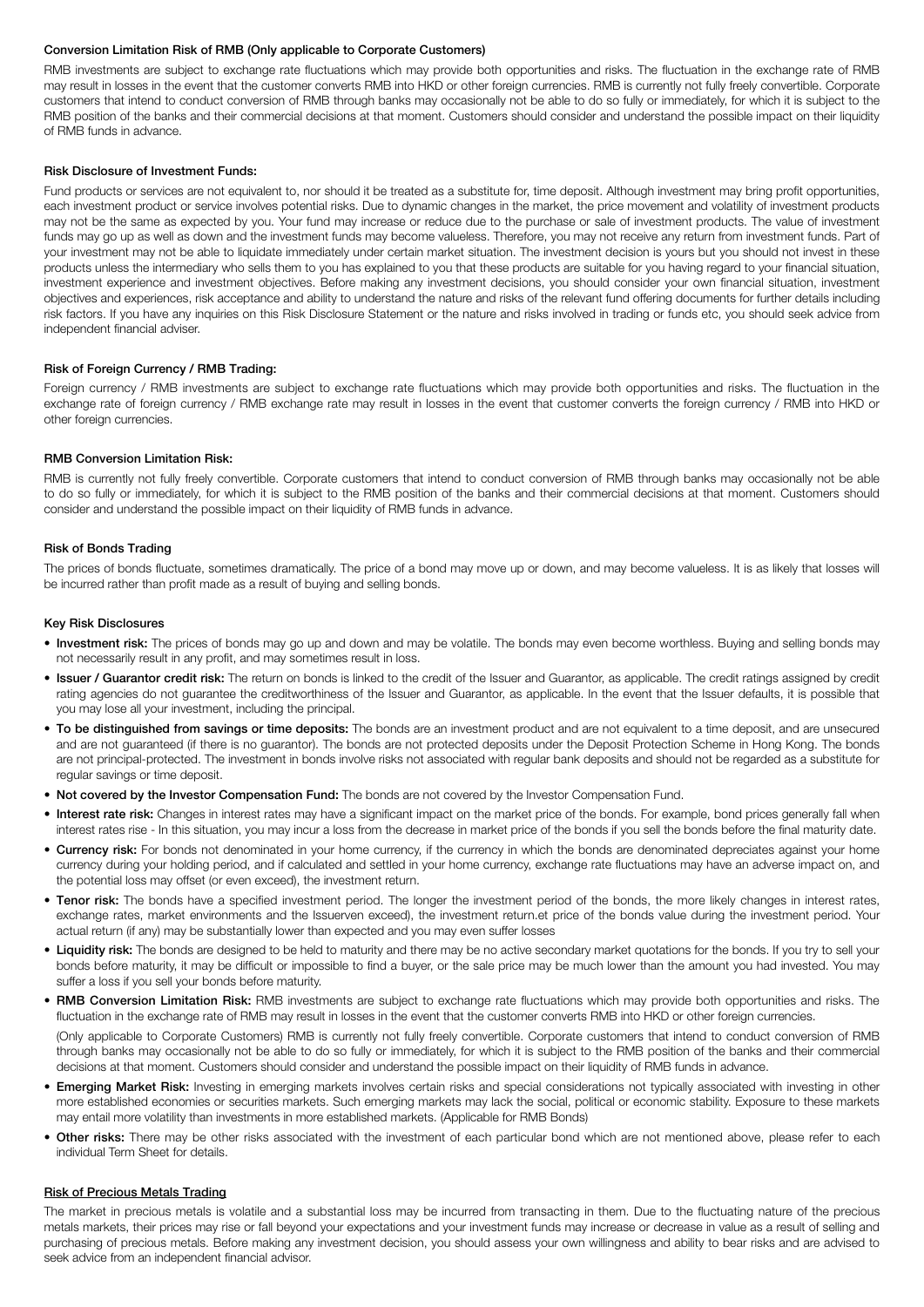#### Risk of Notional Precious Metals Passbook Account

- NOT principal protected. Your investments in the Product are not principal protected. In the worst case scenario, you could lose your entire investment.
- NOT a time deposit. Your investments in the Product are not equivalent to nor should it be treated as time deposits.
- NOT an interest-bearing account. The Product Account (as defined under the section headed "What are the key features?" on page 3 in the "Product Key Facts Statement" on the website of BOCHK (www.bochk.com)) through which the investment in the Product is conducted is not an interest-bearing account with neither yield nor interest.
- NOT protected deposit. Your investments in the Product are not protected deposits and are not protected by the Deposit Protection Scheme in Hong Kong.
- NO physical delivery of Reference Assets (as defined under the section headed "What are the key features?" on page 3 in the "Product Key Facts Statement" on the website of BOCHK (www.bochk.com)). The Product does not involve physical delivery of any Reference Asset. You do not have any rights, ownership or possession of any physical precious metal.
- There is NO collateral. The Product is NOT secured on any assets or any collateral of the Bank.
- NOT the same as investment in the Reference Assets. Investing in the Product is not the same as investing in the Reference Assets directly. Changes in the market price of the relevant Reference Asset might not lead to exact corresponding change in the value of your investments under the Product.
- Market risk. In respect of (i) London gold bullion, (ii) Zurich platinum and (iii) London silver as the Reference Asset, the Bank's Selling Price (as defined under the section headed "What are the key features?" on page 3 in the "Product Key Facts Statement" on the website of BOCHK (www.bochk.com)) and the Bank's Purchase Price (as defined under the section headed "What are the key features?" on page 3 in the "Product Key Facts Statement" on the website of BOCHK (www.bochk.com)) per Trading Unit (as defined under the section headed "What are the key features?" on page 3 in the "Product Key Facts Statement" on the website of BOCHK (www.bochk.com)) are determined by the Bank with reference to, amongst others, the prevailing market prices of the relevant Reference Asset equal to one Trading Unit (as quoted by market dealers to the Bank). In respect of (i) gold bullion of 0.99 fineness and (ii) gold bullion of 0.9999 fineness as the Reference Asset, the Bank's Purchase Price and the Bank's Selling Price per Trading Unit are determined by the Bank with reference to, amongst others, the prevailing market prices of one ounce of the London gold bullion (as quoted by market dealers to the Bank), adjusted for the relevant factors as stated in the paragraph headed "How is each Trading Unit of the Product priced?" on page 4 in the "Principal Brochure" on the website of BOCHK (www.bochk.com) to reflect the differences in product specification (being the fineness and unit size) between one Trading Unit of the Reference Asset and one ounce of the London gold bullion. The prevailing market prices of the relevant Reference Asset or London gold bullion (if applicable) can be very volatile due to a variety of factors that are unpredictable, including but not limited to changes in the supply and demand relationship, interest rate movement, inflation, economic growth and geopolitical tension. Your investments in the Product are subject to market risk. The price fluctuation may go beyond your expectation and losses may reduce your capital invested and earnings (if any) substantially.
- The Product is NOT listed on any stock exchange. The Product is not listed on any stock exchange and is not covered by the Investor Compensation Fund in Hong Kong.
- Credit risk of the Bank. Your investments in the Product are subject to credit risk of the Bank. Material adverse changes in the financial condition of the Bank may impair or affect the ability of the Bank to meet its obligations under the Product.
- Insolvency risk of the Bank. There is no assurance of protection against a default by the Bank in respect of its payment obligations. If you invest in the Product, you are relying upon the creditworthiness of the Bank and of no other person. If the Bank becomes insolvent or defaults on its obligations under the Product, you can only claim as the Bank's unsecured creditor. In the worst case scenario, you may lose your entire investment.
- Suspension risk. The Bank may suspend dealing of Trading Units of the Product if (i) there is any suspension of or limitation on trading in the Reference Asset by markets including but not limited to London Bullion Market Association or London Platinum & Palladium Market, which is material in the determination of the Bank acting in good faith and in a commercially reasonable manner, (ii) an event occurs that disrupts or impairs the ability of market participants in general to effect transactions in, or obtain market values for the Reference Asset trading on markets including but not limited to London Bullion Market Association or London Platinum & Palladium Market, which is material in the determination of the Bank acting in good faith and in a commercially reasonable manner, (iii) an event occurs that disrupts or impairs the Bank in general to effect transactions under the Product (such as system failure), which is material in the determination of the Bank acting in good faith and in a commercially reasonable manner; (iv) an event occurs that disrupts or impairs the Bank in general to effect transactions in, or obtain market values for the Reference Asset, the prevailing exchange rate between USD and HKD and/or the price of any futures contract for the Reference Asset trading on the related exchange market, which is material in the determination of the Bank acting in good faith and in a commercially reasonable manner; or (v) a hedging disruption event occurs (such as where the Bank is unable to hedge its risk of performing its obligations under the Product). These disruption events are unpredictable and might occur when there is a drastic fluctuation in the price of the Reference Asset. If dealing of Trading Units of the Product is suspended, you will not be able to buy or sell your Trading Units of the Product nor to liquidate or offset your position. The value of your investment in the Product may be adversely affected. You may suffer a loss as a result.
- Early termination risk. The Bank reserves the right to terminate the Product with at least 90 days' prior written notice to you. If the Product is to be terminated, in addition to following any procedures set out in the constitutive documents or governing law of the Product, notice must be given to the investors as determined by the SFC. Such notice (which should be at least three months) should be submitted to the SFC for prior approval and contain the reasons for the termination, the relevant provisions under the constitutive documents that enable such termination, the consequences of the termination and its effects on the existing investors, the alternatives (if any) available to the investors, and the estimated costs of the termination (if any) and its bearer.

The Bank also reserves the right to terminate your Product Account with at least 30 days' prior written notice to you or upon the occurrence of certain events (such as the occurrence of an event of default in respect of you). In these scenarios, if you could not sell your Trading Units in the Product Account back to us before the termination date, the amount payable by the Bank to you on such termination will be determined by the Bank in good faith based on the prevailing circumstances, which may be substantially less than your investments in the Product. Please refer to the Terms and Conditions (as defined under the section headed "Amendments to the terms and conditions of this Paper Gold Scheme" on page 6 in the "Product Key Facts Statement" on the website of BOCHK (www.bochk.com)) for details.

- Set-off and Lien. The Bank has the right to combine all or any of your accounts anywhere with the Bank to set-off against any indebtedness owed by you to the Bank without prior notice. Under the Terms and Conditions, if you default in your obligations, the Bank shall be entitled to sell the Trading Units in your Product Account at such time on such terms as the Bank may determine, and apply the net proceeds of sale to discharge your liability.
- Conflicts of interest. Potential and actual conflicts of interest may arise from the different roles played by the Bank and the Bank's subsidiaries and affiliates in connection with the Product. Although the Bank's economic interests in each role may be adverse to your interests in the Product, the Bank sets the necessary regulatory information barriers among its different business areas as well as formulates policies and procedures for minimizing and managing such conflicts of interest, so as to comply with applicable laws and regulations, and to ensure the Bank's transactions or dealings will be transacted at arm's length.
- **Exchange rate risk.** The Bank's Selling Price and the Bank's Purchase Price per Trading Unit are determined by the Bank with reference to, amongst others, the prevailing exchange rate between USD and HKD at the time the price per Trading Unit is determined as the prevailing market prices of the relevant Reference Asset or London gold bullion (if applicable) are not quoted in Hong Kong dollar ("HKD"). Accordingly, your investment in the Product will be subject to the prevailing exchange rate risk between USD and HKD.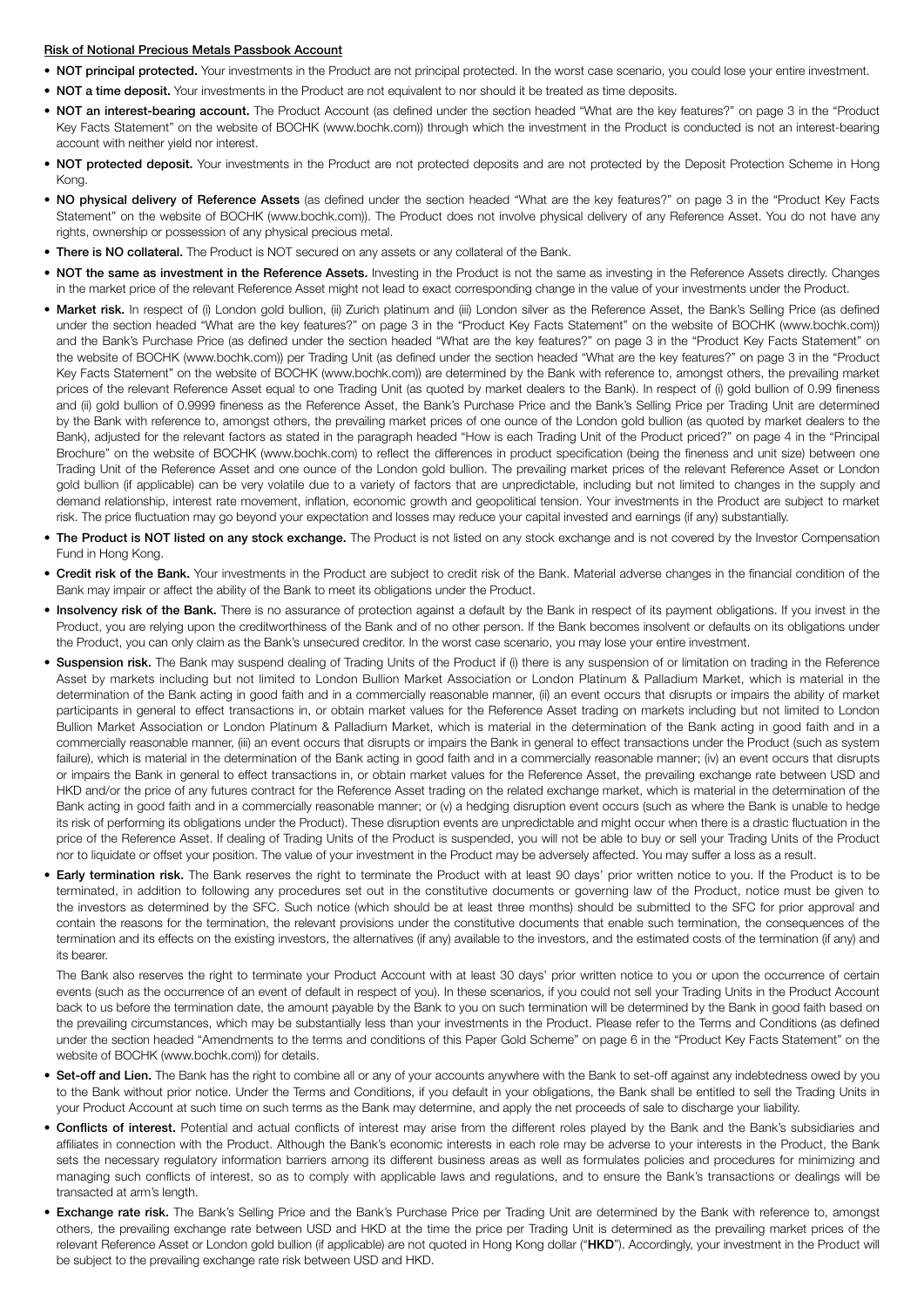- NO guaranteed return. There is NO guaranteed return on your investment under the Product.
- Risk relating to the Bank's hedging activities. The Bank may enter into hedging transactions, which typically involve the establishment of long and/or short positions in the relevant Reference Asset, with its respective hedging counterparties in the market. It is possible that these activities could adversely affect the prevailing market prices of the relevant Reference Asset or London gold bullion (if applicable) if the size of hedging transaction is substantial. As such the Bank's Selling Price and the Bank's Purchase Price per Trading Unit which are determined by the Bank with reference to such prevailing market prices will be affected as well. The value of your investments in the Product may move up and down.
- Force majeure events. The Bank is not liable for any failure or delay to meet its obligations due to any causes beyond its control which shall include local or international happenings such as Acts of God, government act, flood, fire, civil commotion, strike, war or any other causes beyond the reasonable control of the Bank, mechanical failure, power failure, malfunction, breakdown, interruption or inadequacy of equipment or installation or other cause which results or is likely to result in the erratic behavior of the prices of precious metals, the closure of the markets or exchanges of precious metals or any other cause affecting the operation of the Product.

#### Risk Disclosures relating to "Structured products"

#### Risk Disclosure of Currency Linked Investments - Dual Currency Investment and Currency Linked Investments - Option Linked Investment and Structured Investments:

#### Risk Disclosure Statement of Currency Linked Investments - Dual Currency Investment

- Not a time deposit Currency Linked Investments- Dual Currency Investment is NOT equivalent to, nor should it be treated as a substitute for, time deposit. It is NOT a protected deposit and is NOT protected by the Deposit Protection Scheme in Hong Kong.
- Derivatives risk Currency Linked Investments Dual Currency Investment is embedded with a FX option. Transactions involving options involve a high degree of risk. Movements in exchange rates may in the worst case result in your losing the entire Principal Amount and Interest Amount. By investing in this product, you accept a legal obligation to settle the Option in the Linked Currency which will be a weaker currency then, if the Option is exercised against you on the Maturity Date, however far the exchange has moved away from the Strike Price.
- Limited potential gain The maximum potential gain is limited to the Interest Amount calculated based on the Premium Interest Rate which is set out in the contract.
- Maximum potential loss Currency Linked Investments Dual Currency Investment is not principal protected. In the worst case scenario, you could lose all of the Principal Amount and the Interest Amount. The Principal Amount and the Interest Amount are also subject to the credit risk of the Bank.
- Not the same as buying the Linked Currency Investing in Currency Linked Investments Dual Currency Investment is not the same as buying the Linked Currency directly. You have no rights in the Linked Currency during the Investment Period. Movements in the market price of the Linked Currency may not lead to any corresponding change in the performance of this product.
- Market risk The return of Currency Linked Investments Dual Currency Investment is linked to the exchange rates of the Linked Currency. Movements in exchange rates can be unpredictable, sudden and drastic, and affected by complex political and economic factors. You will be taking the risk of suffering loss due to the fluctuations of the exchange rates.
- Liquidity risk Currency Linked Investments Dual Currency Investment is designed to be held till maturity. Once the transaction for Currency Linked Investments - Dual Currency Investment is confirmed, no partial or full withdrawal will be allowed before maturity except with our consent.
- Credit risk of the Bank Currency Linked Investments Dual Currency Investment is not backed by any collateral. If you invest in this product, you will be taking the credit risk of Bank of China (Hong Kong) Limited.
- Currency risk If the Investment Currency and/or Linked Currency is/are not your home currency, and you choose to convert it back to your home currency, or if you receive the Linked Currency and choose to convert it back to the Investment Currency upon maturity, you should note that exchange rate fluctuations may have an adverse impact on, and the potential loss may offset (or even exceed), the potential return of the product.
- RMB Conversion Limitation Risk RMB investments are subject to exchange rate fluctuations which may provide both opportunities and risks. The fluctuation in the exchange rate of RMB may result in losses in the event that the customer converts RMB into HKD or other foreign currencies.

(Only applicable to Corporate Customers) RMB is currently not fully freely convertible. Corporate customers that intend to conduct conversion of RMB through banks may occasionally not be able to do so fully or immediately, for which it is subject to the RMB position of the banks and their commercial decisions at that moment. Customers should consider and understand the possible impact on their liquidity of RMB funds in advance.

#### Risk Disclosure Statement of Currency Linked Investments - Option Linked Investment

- Not a time deposit Currency Linked Investments Option Linked Investment is NOT equivalent to, nor should it be treated as a substitute for, time deposit. It is NOT a protected deposit and is NOT protected by the Deposit Protection Scheme in Hong Kong.
- Derivatives risk Currency Linked Investments Option Linked Investment is embedded with a FX option. Transactions involving options involve a high degree of risk. By investing in Currency Linked Investments - Option Linked Investment, you agree to use all or half of the potential Interest Amount of the Principal Amount to buy the FX option which may expire without value at maturity.
- Maximum potential loss Currency Linked Investments Option Linked Investment is principal protected (if hold till maturity). In the worst case scenario, you may lose all of the Interest Amount. The Principal Amount, the Net Interest Amount (if any) and the Investment Return (if any) are also subject to the Credit Risk of the Bank.
- Not the same as buying the Linked Currency Investing in Currency Linked Investments Option Linked Investment is not the same as buying the Linked Currency directly. You have no rights in the Linked Currency during the Investment Period. Movements in the market price of the Linked Currency may not lead to any corresponding change in the performance of Currency Linked Investments - Option Linked Investment.
- Market risk The return of Currency Linked Investments Option Linked Investment is linked to the exchange rates of the Linked Currency. Movements in exchange rates can be unpredictable, sudden and drastic, and affected by complex political and economic factors. You will be taking the risk of suffering loss due to the fluctuations of the exchange rates.
- Liquidity risk Currency Linked Investments Option Linked Investment is designed to be held till maturity. Once the transaction for Currency Linked Investments - Option Linked Investment is confirmed, no partial or full withdrawal will be allowed before maturity except with our consent.
- Credit risk of the Bank Currency Linked Investments Option Linked Investment is not backed by any collateral. If you invest in Currency Linked Investments - Option Linked Investment, you will be taking the credit risk of Bank of China (Hong Kong) Limited.
- Currency risk If the Investment Currency and/or the Counter Currency of the Investment Return is/are not your home currency, and you choose to convert it back to your home currency upon maturity, you should note that exchange rate fluctuations may have an adverse impact on, and the potential loss may offset (or even exceed), the potential return of the product.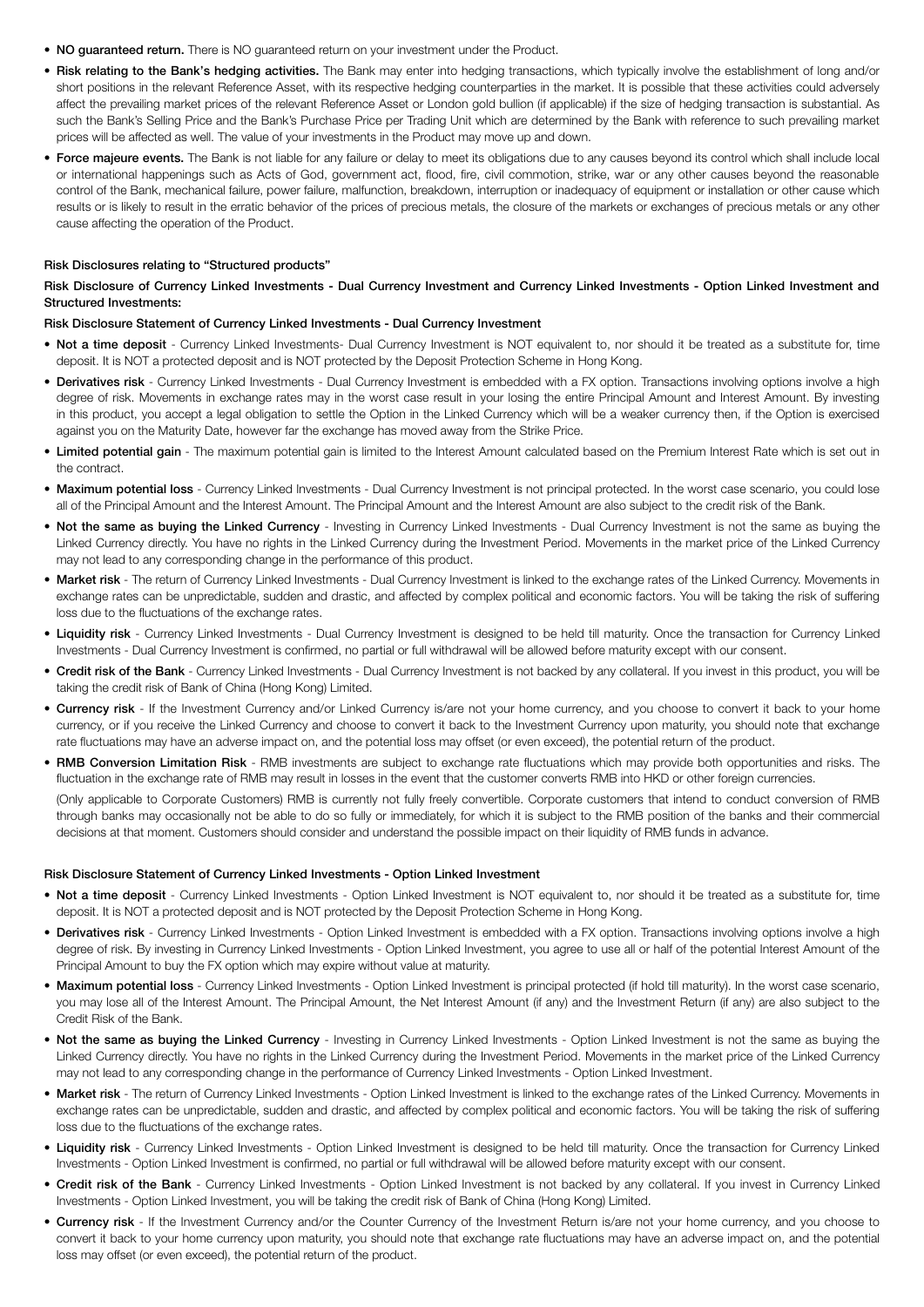#### Risk Disclosure Statement of Structured Investments

- Not a time deposit Structured Investments is NOT equivalent to, nor should it be treated as a substitute for, time deposit. It is NOT a protected deposit and is NOT protected by the Deposit Protection Scheme in Hong Kong.
- **Derivatives risk** Structured Investments is embedded with a European digital currency option which can only be exercised on the final fixing date if the specified condition for exercise is satisfied, in which case you may either receive the interest amount calculated at a higher interest rate, or otherwise, you will receive the interest amount calculated at a lower interest rate. The interest amount is therefore unknown in advance.
- Limited potential gain The maximum potential gain is limited to the interest amount calculated at the higher interest rate as prescribed in the term sheet of this product.
- Principal protection at maturity only (only applicable to Principal Protected Structured Investments Target Rate Investment) The principal protection feature is only applicable if the Target Rate Investment is held to maturity.
- Not necessarily principal protection (only applicable to Non-Principal Protected Structured Investments Non-Principal Protected Target Rate Investment) - Subject to the movements in the exchange rate of the currency pair, you may have only limited principal protection even if the Non-Principal Protected Target Rate Investment is held to maturity. You could lose part of your principal amount.
- Not the same as buying any currency of the currency pair Investing in Structured Investments is not the same as buying any currency of the currency pair directly.
- Market risk The return on Structured Investments is dependent on movements in the exchange rate of the currency pair. Currency exchange rates may move rapidly and are affected by a number of factors including, national and international financial, economic, political and other conditions and events and may also be subject to intervention by central banks and other bodies.
- Liquidity risk Structured Investments is designed to be held till maturity. Once the transaction for this product is confirmed, you will not be allowed to early withdraw or terminate or transfer any or all of your investment before maturity.
- Credit risk of the Bank Structured Investments is not secured by any collateral. If you invest in this product, you will be taking the credit risk of the Bank. If the Bank becomes insolvent or defaults on its obligations under this product, you can only claim as an unsecured creditor of the Bank. In the worst case, you could suffer a total loss of your principal amount and the potential interest amount.
- Currency risk If the investment currency is not your home currency, and you choose to convert it back to your home currency upon maturity, you should note that exchange rate fluctuations may have an adverse impact on, and the potential loss may offset (or even exceed), the potential return of the product.
- RMB Conversion Limitation Risk RMB investments are subject to exchange rate fluctuations which may provide both opportunities and risks. The fluctuation in the exchange rate of RMB may result in losses in the event that the customer converts RMB into HKD or other foreign currencies. (Only applicable to Corporate Customers) RMB is currently not fully freely convertible. Corporate customers that intend to conduct conversion of RMB through banks may occasionally not be able to do so fully or immediately, for which it is subject to the RMB position of the banks and their commercial decisions at that moment. Customers should consider and understand the possible impact on their liquidity of RMB funds in advance.
- No secondary market Structured Investments is not a listed security. There is no secondary market for you to sell the Structured Investments prior to its maturity.
- Not covered by Investor Compensation Fund Structured Investments is not covered by the Hong Kong Investor Compensation Fund.

#### Risk Disclosure Statement of Equity Linked Investments

- Unlisted structured investment products. Our Single/ Basket ELIs are unlisted structured investment products embedded with derivatives and are NOT equivalent to time deposits.
- Not covered by the Investor Compensation Fund. Our Single/ Basket ELIs are not listed on any stock exchange and are not covered by the Investor Compensation Fund in Hong Kong.
- Not principal protected. Our Single/ Basket ELIs are not principal protected: you could lose all of your investment.
- No collateral. Our Single/ Basket ELIs are not secured on any of our assets or any collateral.
- Capped maximum potential gain. The maximum potential gain under our Single/ Basket ELIs is capped at the sum of (i) the difference between the Nominal Unit Value of our Single/ Basket ELIs and the Purchase Price (if any) and (ii) the aggregate Potential Distribution Amount(s) payable during the Scheduled Tenor of our Single/ Basket ELIs. It is possible that you may not receive any Potential Distribution Amount for the entire Scheduled Tenor of our Single/ Basket FLIs.
- Potential payout is determined by the Worst Performing Stock. The potential payout of our Basket ELIs is determined by reference to the performance of the Worst Performing Stock in the Stock Basket on each Scheduled Trading Day. If any of the Linked Stocks in the Stock Basket performs poorly against your expectation, you will not benefit from the performance of the other Linked Stocks in the Stock Basket even if they perform well and you may suffer a loss under our Basket ELIs.
- Not the same as buying the Linked Stock. Buying our Single ELIs is not the same as buying the Linked Stock. You do not acquire any right in the Linked Stock, except where the Stock Amount is determined on the Valuation Date to be deliverable to you on the Settlement Date, in which case you will be entitled to the rights of the Linked Stock from and including the Valuation Date in accordance with the General Terms and Conditions. Changes in the market price of the Linked Stock may not lead to a corresponding change, or any change at all, in the market value of, and/or your potential gain or loss under, our Single ELIs.
- Not the same as buying any Linked Stock in the Stock Basket. Buying our Basket ELIs is not the same as buying the any Linked Stock in the Stock Basket. You do not acquire any right in the any Linked Stock in the Stock Basket, except where the Worst Performing Stock as of the Valuation Date is determined to be deliverable to you on the Settlement Date, in which case you will be entitled to the rights of such Worst Performing Stock from and including the Valuation Date in accordance with the General Terms and Conditions. Changes in the market price of any Linked Stock may not lead to a corresponding change, or any change at all, in the market value of, and/or your potential gain or loss under, our Basket ELIs.
- Liquidity risk and limited market making arrangement. Our Single/ Basket ELIs are designed to be held until expiry. We will only provide limited market making arrangement for our Single/ Basket ELIs with an Investment Period of more than 6 months on a bi-weekly basis. If you sell your investment in our Single/ Basket ELIs before expiry, you may receive an amount which is substantially less than your original investment amount.
- Maximum loss upon BOCHK's default or insolvency. Our Single/ Basket ELIs constitute general, unsecured and unsubordinated contractual obligations of Bank of China (Hong Kong) Limited and of no other person (including the ultimate holding company of our group, Bank of China Limited). If you purchase our Single/ Basket ELIs, you are relying upon the creditworthiness of Bank of China (Hong Kong) Limited and have no rights under the terms and conditions of our Single/ Basket ELIs against the issuers of the Linked Stock(s). In the worst case scenario, you could lose all of your investment.

BOCHK is not the ultimate holding company of the group to which we belong and with which our name is identified. The ultimate holding company of our group is Bank of China Limited which does not guarantee the performance of our obligations under our Basket ELIs.

• You will be exposed to the risks associated with our Single/ Basket ELIs starting from the Trade Date. As all terms applicable to our Single/ Basket ELIs will be finalised on the Trade Date, you will be subject to the terms and conditions of our Single/ Basket ELIs from the Trade Date, and you will be exposed to the risks associated with our Single/ Basket ELIs starting from the Trade Date.